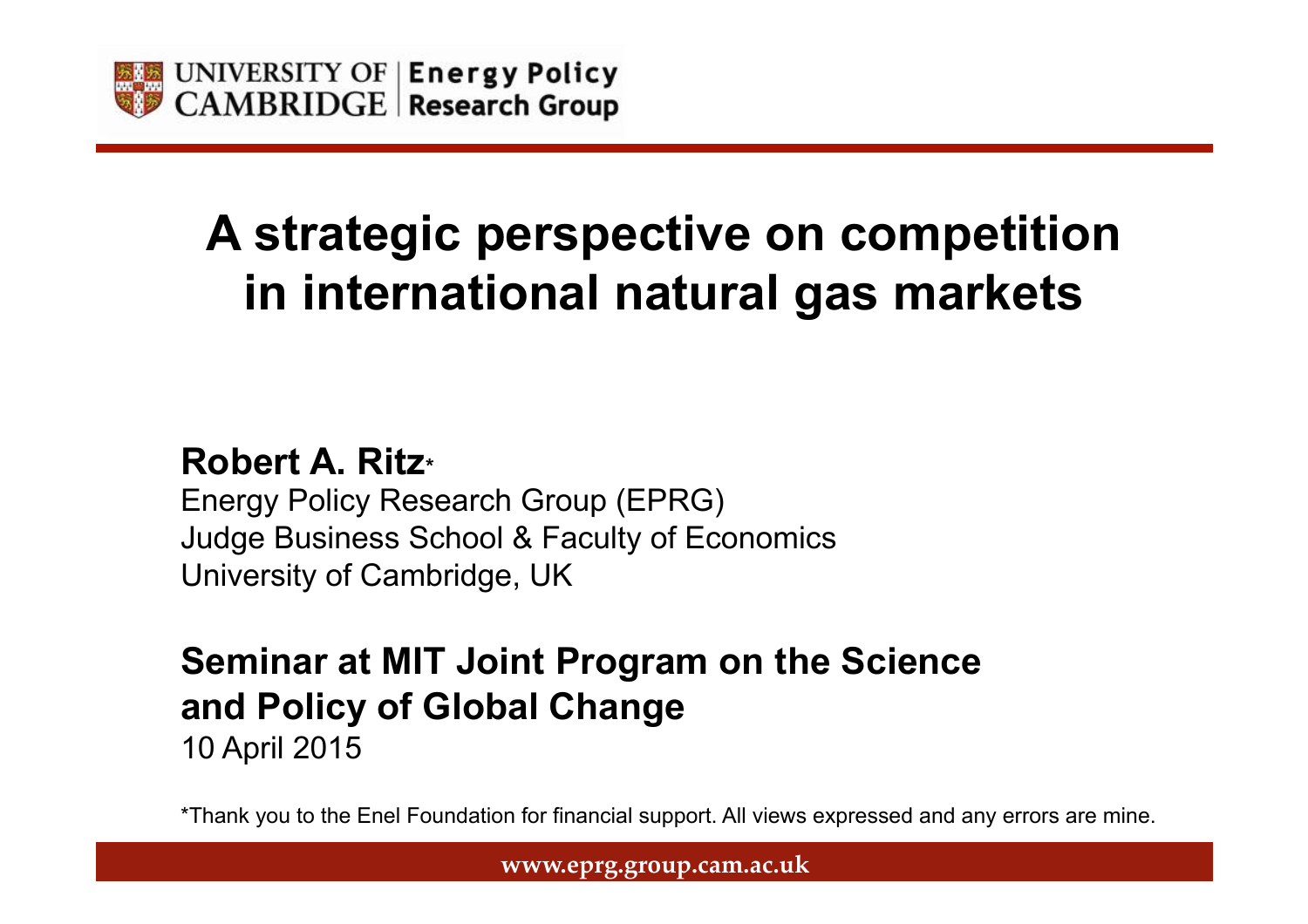### **Global gas fundamentally changed over last 10 years**

#### **Traditionally, pipeline projects with long-term contracts**

• High investment costs & degree of "asset specificity"

#### **Today, increasingly trade in liquefied natural gas (LNG)**

- Seller has choice over exporting to different regions
- Fukushima accident highlighted role of flexible LNG

### ⇒ **Head-to-head competition of piped gas & LNG (today especially in European market)**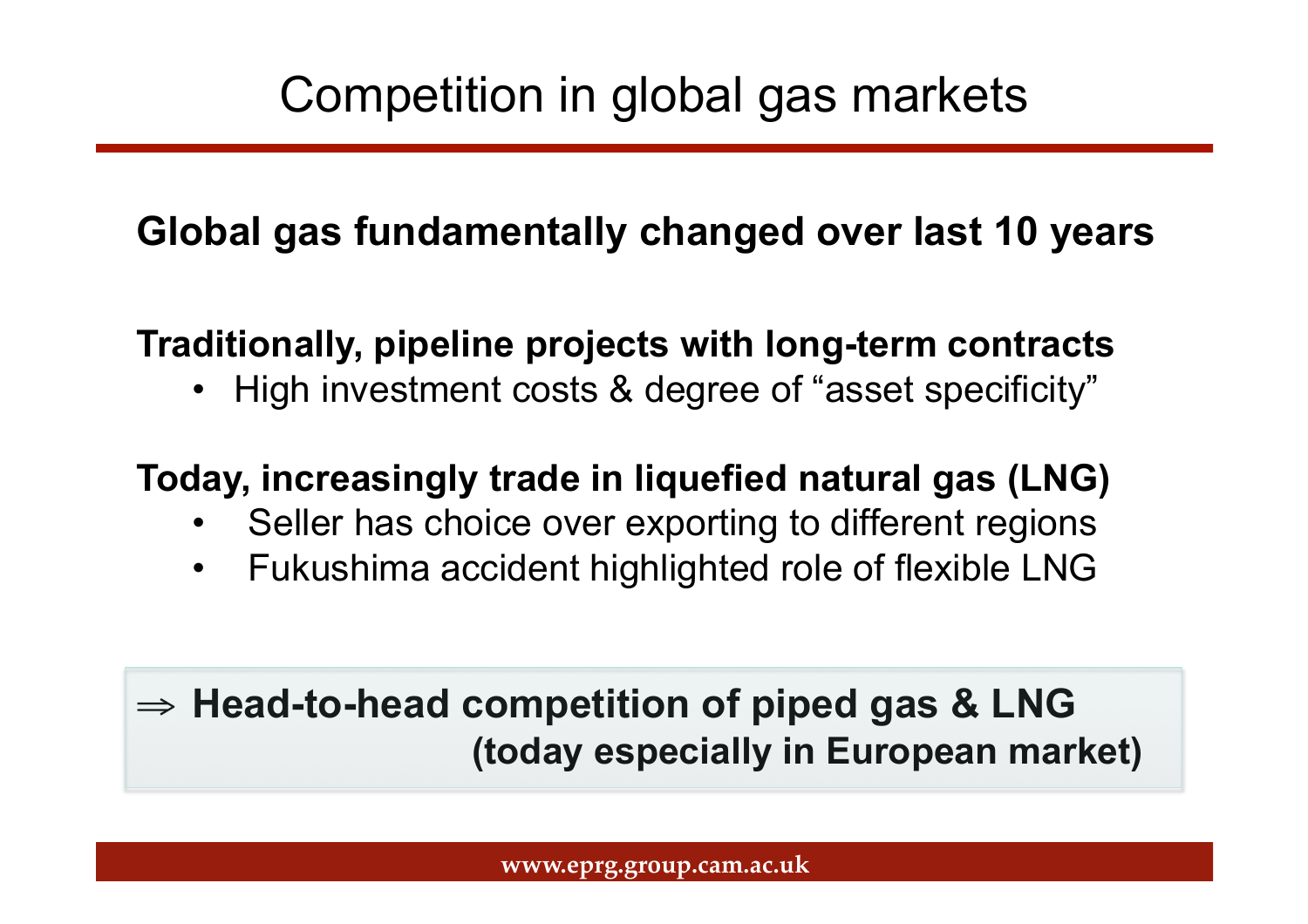# Global gas prices & LNG market power

**Figure 1.SF.3. Natural Gas Prices** (U.S. dollars a million metric British thermal units) Natural Gas, U.S. Natural gas, EU LNG, Asia Henry Hub 1999 2001 03 05 07 09 11 13 Aug. 14

Source: IMF World Economic Outlook (October 2014)

**10 years ago**: Single global gas price due to LNG trade?

**2010s**: LNG exporters failing to arbitrage prices?

- **Qatar**: "Forgone profit" up to US\$100 million per day?
	- Estimates for short-term sales to UK vs Japan during 2011

#### ⇒ **Global prices explained by LNG market power**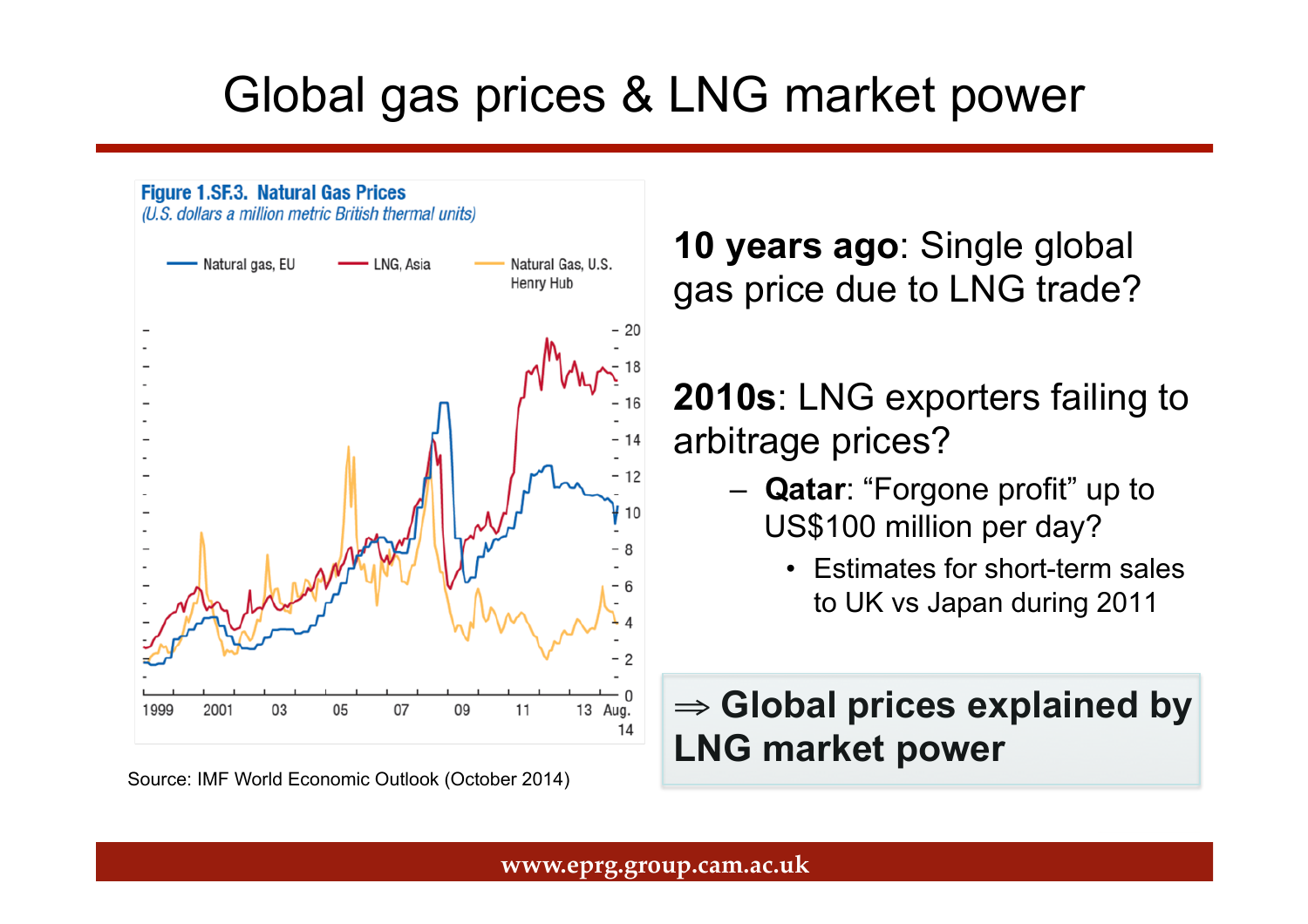Why (else) is global gas interesting?

① **US** looks set to become major **LNG exporter**  due to shale gas "revolution"

- ② Re-emergence of **energy security** concerns due to Russia-Ukraine crisis
- ③ Potential role of natural gas in achieving medium-term **climate policy targets**
- ④ **Longer-term evolution** of natural gas market: Gas = "just another commodity" (like oil)?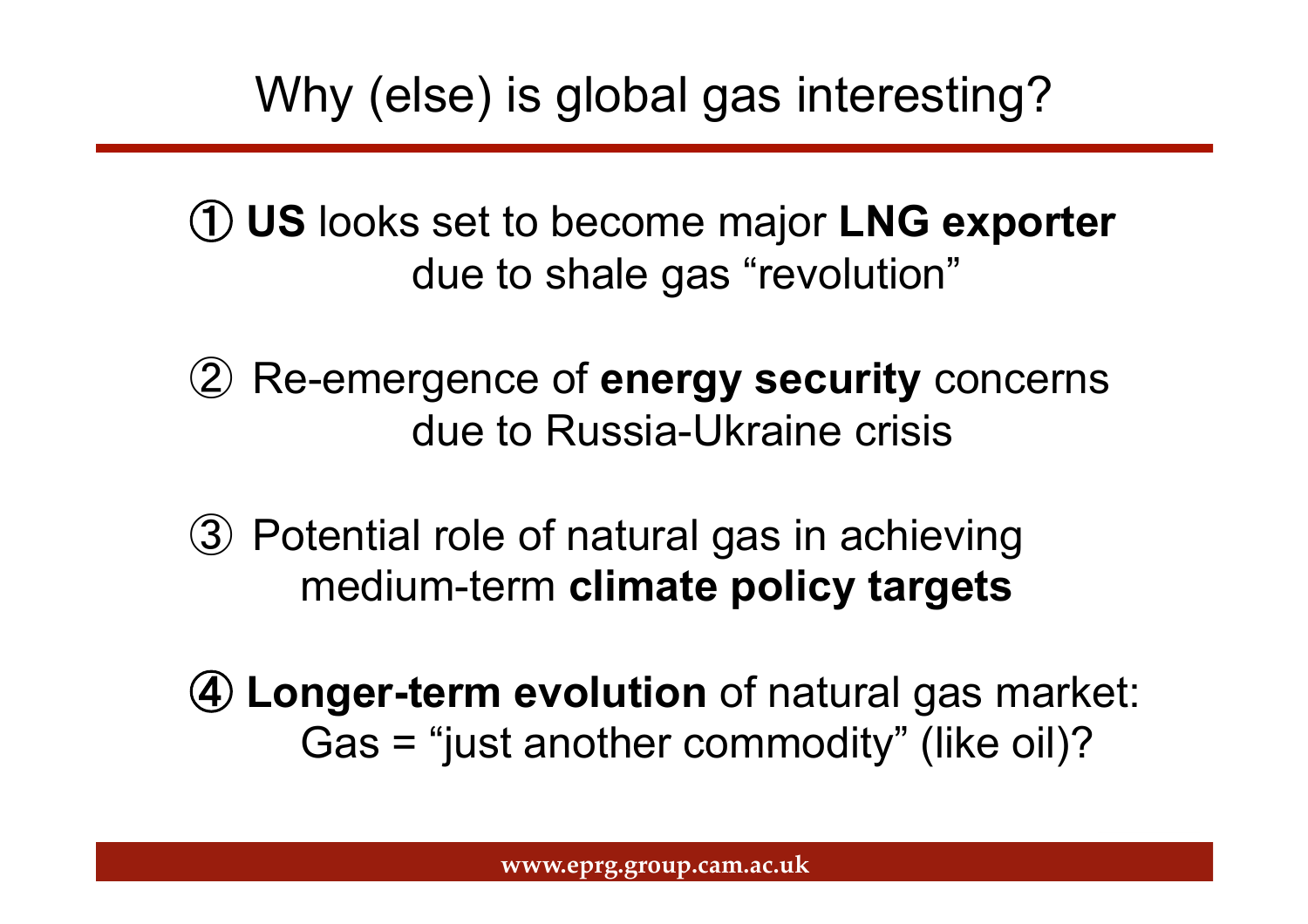# Key points made in this talk

## ① **Pipeline gas has a strategic advantage over multi-market LNG exporters**

• Gazprom's traditional focus on Europe may be *good* news for "security of supply"

## ② **Gazprom benefited from Fukushima in the short run, but lost over the longer term**

- European gas buyers lost out too
- ③ **Strategic perspective on 2014 gas deals between Russia & China** 
	- "Power of Siberia" deal to develop new gas dedicated to China strategically better than "Altai"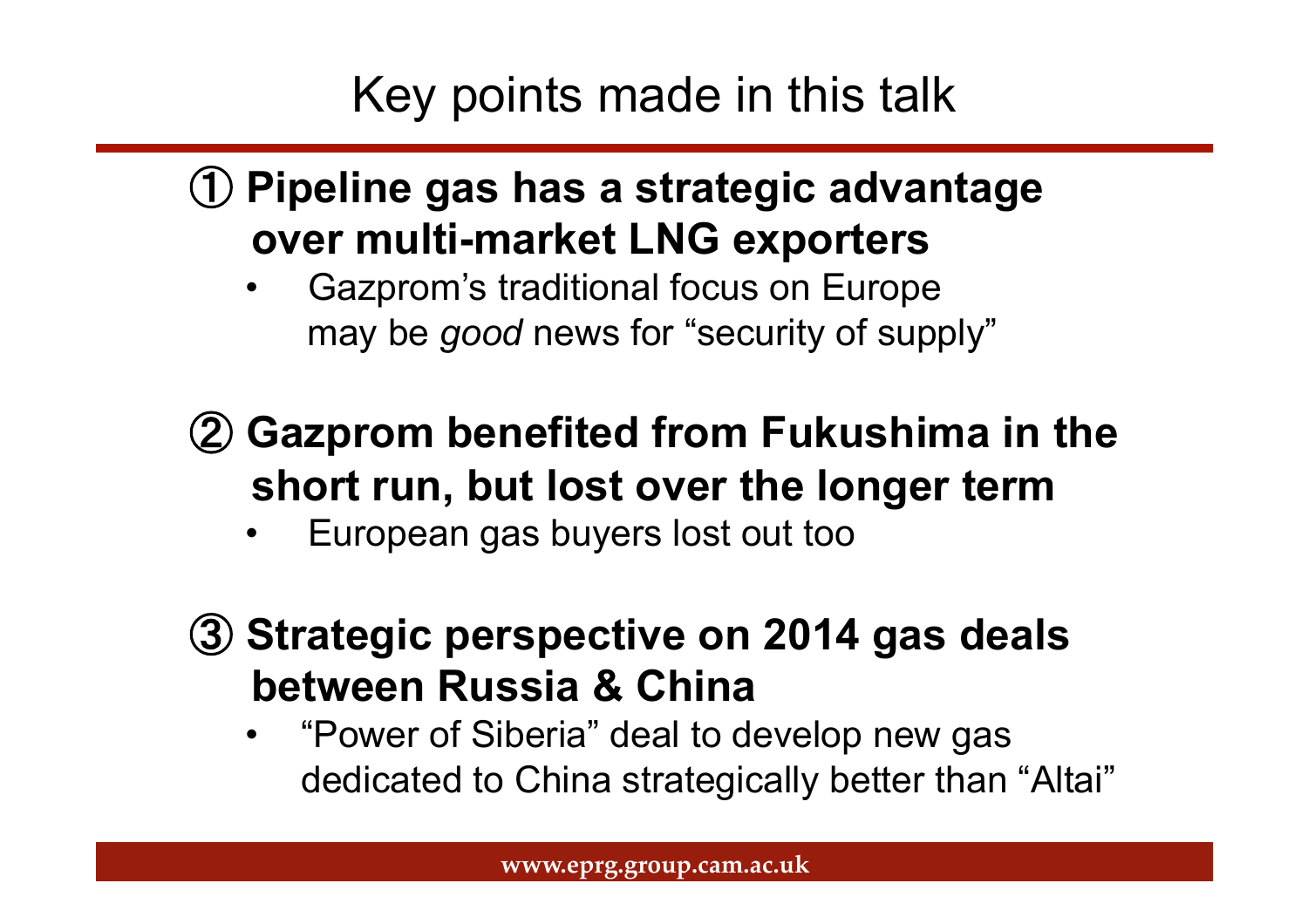# Setup of the model

#### **Multimarket competition between LNG & piped gas:**

- Firm 1 sells into markets *A* and *B* (= Qatar to Asia & Europe)
- Firm 2 can sell only into market *B* (= Gazprom to Europe)

#### **Game plays out in two stages:**

- Firms invest in production capacities
- Firms decide how much to sell to each export market

#### **Key assumptions for the results:**

- Subgame-perfect Nash equilibrium
- Competition in strategic substitutes
- Both producers are capacity-constrained
- No price arbitrage by 3<sup>rd</sup> party traders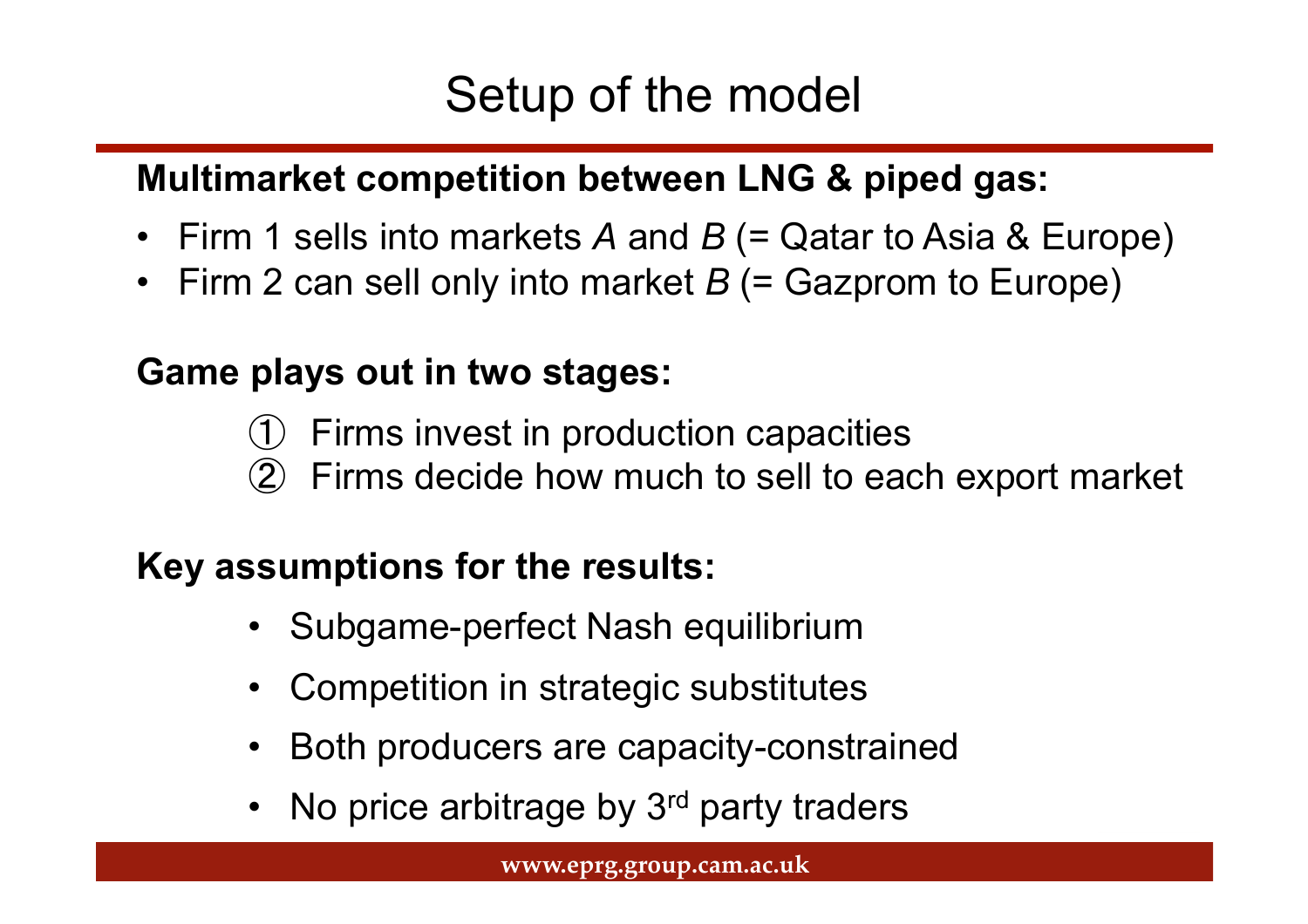## Strategic effect of multi-market exposure

#### **Global capacity of firm 1 links markets via supply-side**

**Firm 2 "overinvests" in capacity in Stage 1 to gain market share in common market** *B*

- In Stage 2, firm 1 has an alternative use for its capacity & equalizes "marginal revenue" across markets
	- Firm 2 does *not* ("asset specificity" of piped gas)
- **Magnitude of this** *strategic effect* **depends on:**
	- Firm 1's ability to capture surplus in market A
	- ② Relative sizes of markets *A* and *B*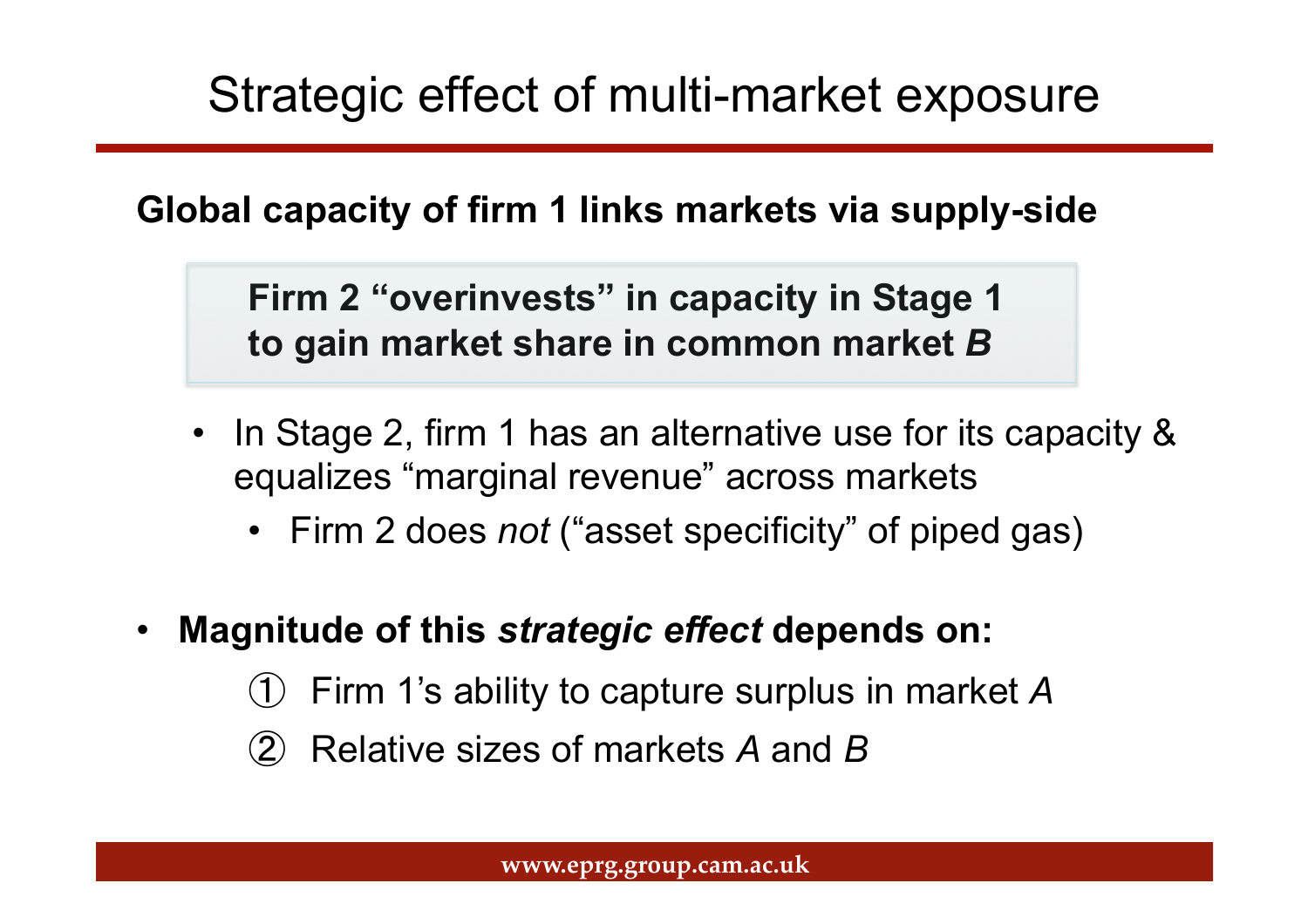# Competitive advantage of pipeline gas

#### *Proposition*. **Firm 2 has a strategic advantage over multi-market firm 1 in common market** *B*

- Firm 2's = quasi-Stackelberg leader
- Overturns fundamental result from oligopoly theory: Higher-cost firm can have *higher* market share/profits

#### **Implications for security of supply\***

- Gazprom's traditional focus on Europe may be *good* for gas buyers & security of supply
- ② Herfindahl index as inverse security measure (e.g., European Commission) can yield "wrong" result

\* The model ignores many relevant issues; it offers a test of "conventional wisdom" on supply security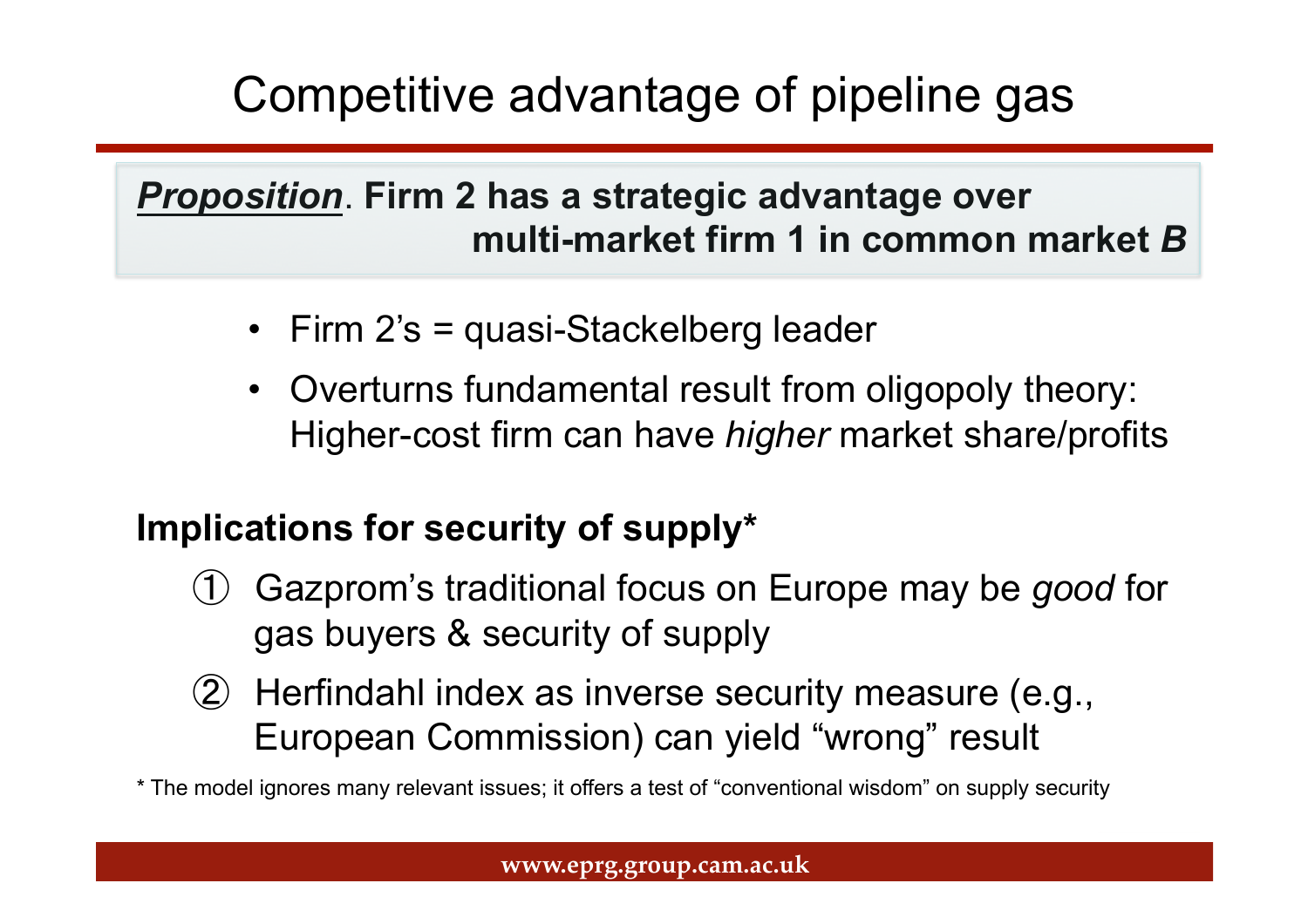#### Short-run impacts of Fukushima accident the spring of 2011 and pipeline imports, especially from Russia, subsequently Stion-run impac

Table 1: Asian LNG prices (JKM) and European gas prices (NBP) around the Fukushima accident (11 March 2011) in US\$/MMbtu (Source: Platts)

| $JKM$   $9.40$ | 9.90 | 11.00 | 10.95 | $11.35$   $+20.7\%$ |
|----------------|------|-------|-------|---------------------|
| $NBP$   $9.30$ | 9.60 | 10.20 | 10.50 | $10.50 + 12.9\%$    |

Over next year, LNG imports up by 25% & price up by 50%

#### **What are the short-term spillover effects for Europe?**

Capacity constraint of LNG exporters ⇒

- European gas buyers lose out
- Gazprom gains European market share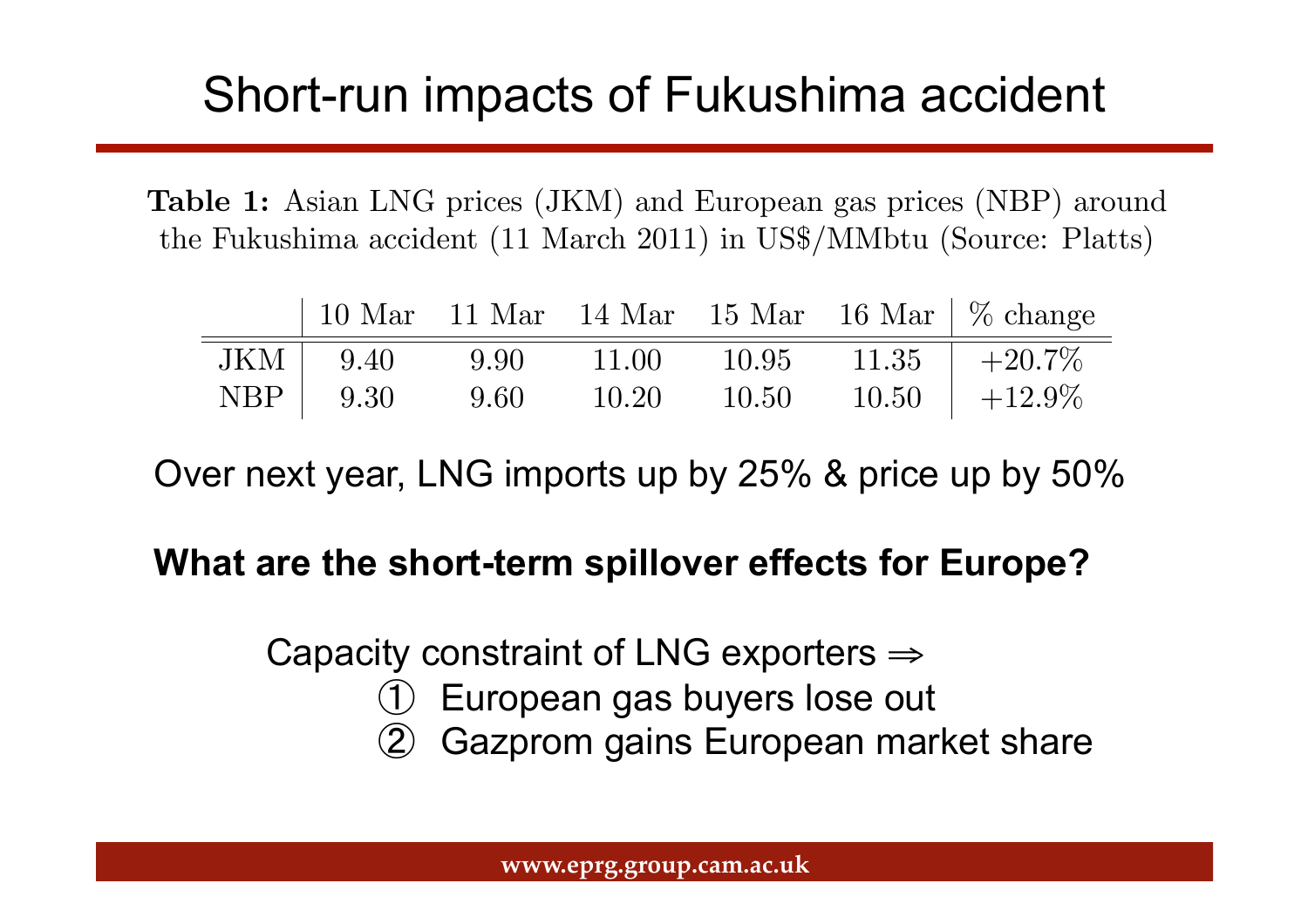# Longer-term impacts of Fukushima accident

Over longer term, firms can re-optimize their capacity levels

*Proposition***. Under plausible (technical) conditions, higher demand in market** *A* **raises the price &** *lowers* **firm 2's market share in market** *B*

*Intuition*:

- Fukushima allows LNG exporters to capture more surplus… … which reduces the adverse impact of strategic effect
- So LNG exporters respond by raising capacity investment... … which enables them to gain European market share

NB. Empirical evidence is limited & needs more work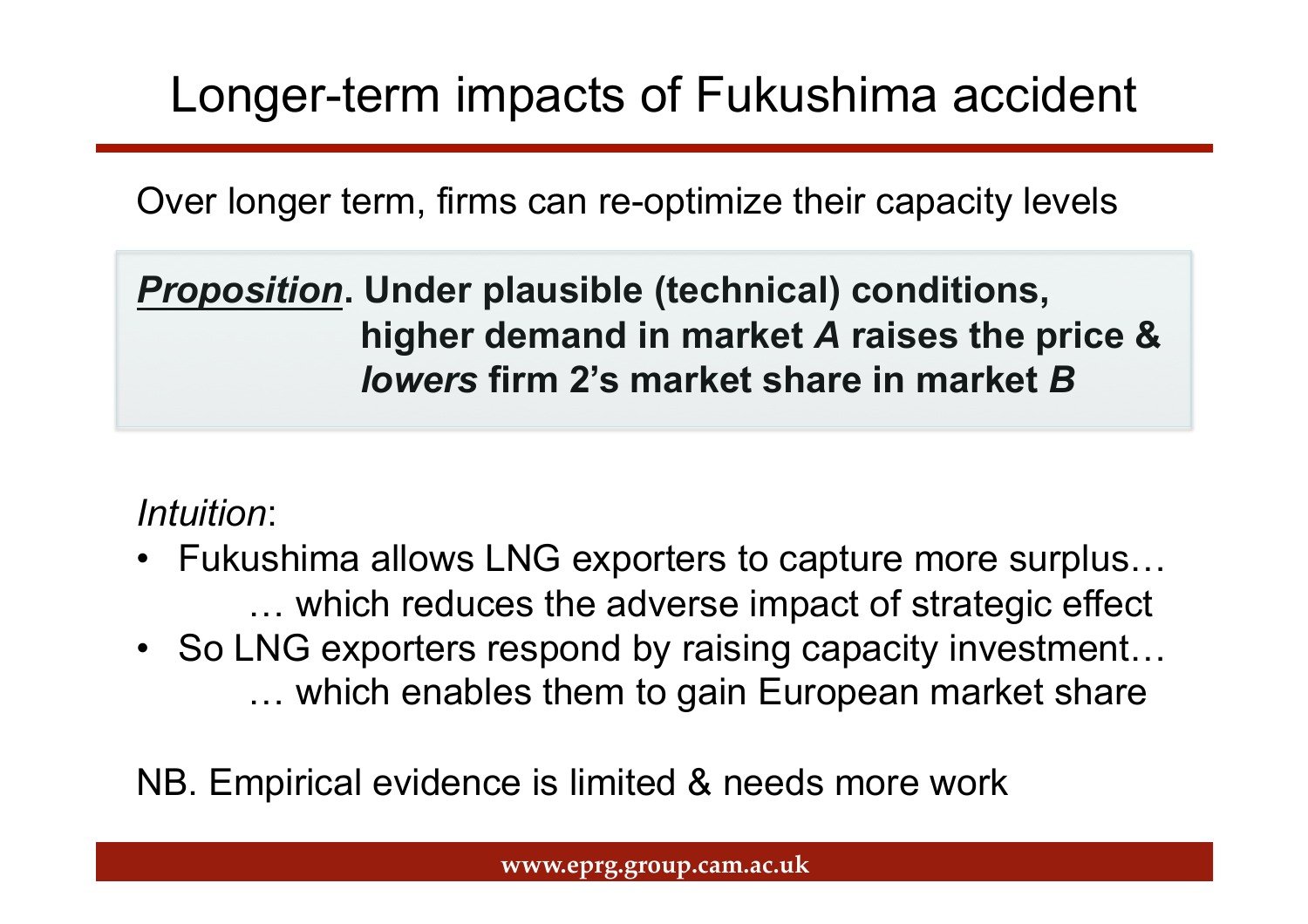# Recent gas deals between Russia & China

**May 2014: Russia & China \$400bn "Power of Siberia" deal** 

- Largest-ever contract in history of gas
- Deliveries to start in 2018 for 30 years
- Price close to recent German gas imports
- China to extend \$25bn of financing

**November 2014: "Altai" deal for Western Siberian gas** 

## **FINANCIAL TIMES**

Putin snubs Europe with Siberian gas deal that bolsters China ties with Siberian gas deal that Siberian gas deal that Siberian gas deal that Siberian gas de

Russia as "swing producer" between Europe & Asia?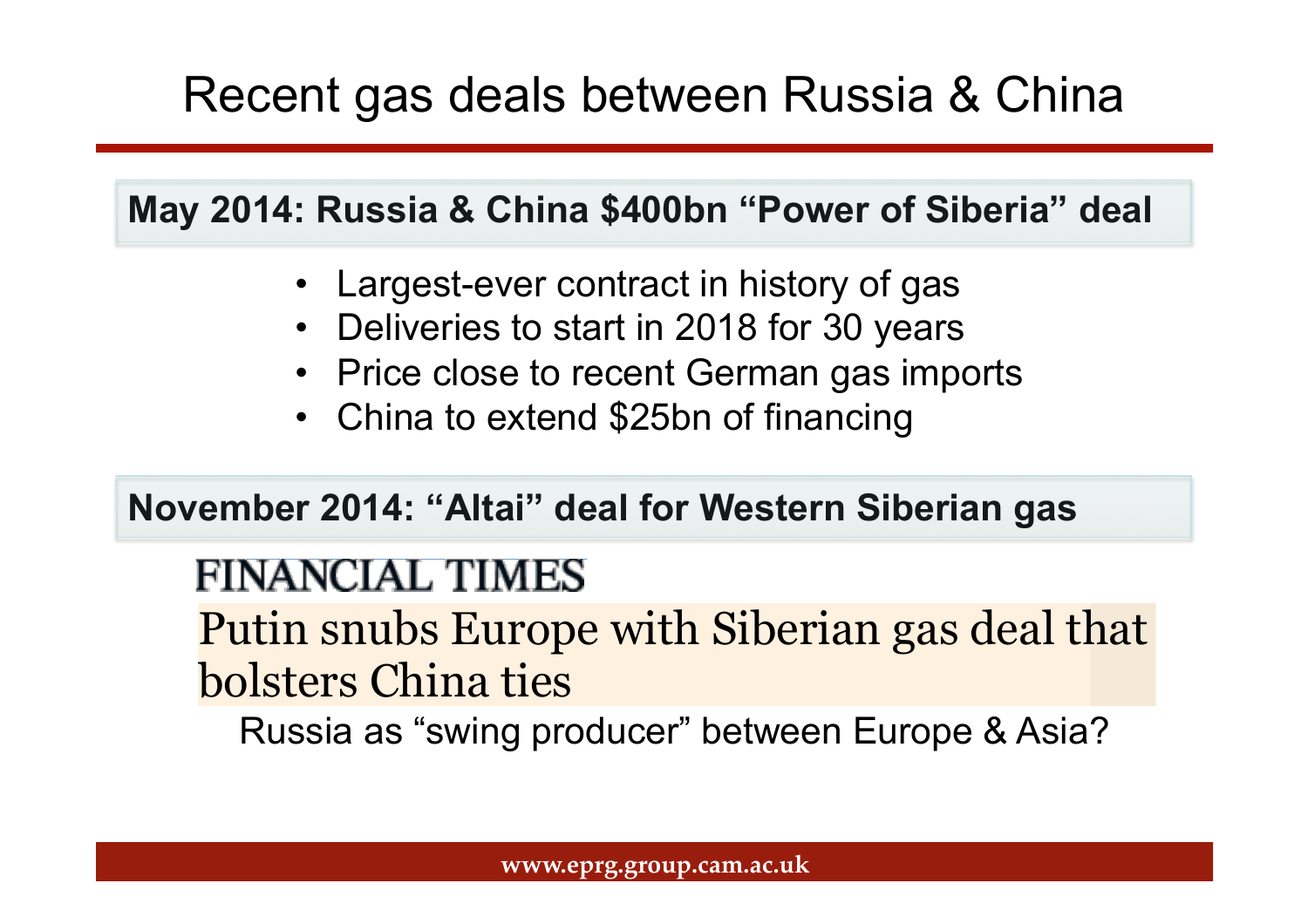## Analysis of Russia's gas export strategy

- ① **"Power of Siberia" deal does** *not* **expose Russia**  to multi-market strategic vulnerability of LNG – since this is new gas dedicated to China
- ② **"Altai" deal is** *less* **attractive from strategic viewpoint**  as it involves existing gas that has gone to Europe – this can undermine Gazprom's European position

③ More generally, **diversification of a traditional pipeline exporter into LNG may come at a strategic cost**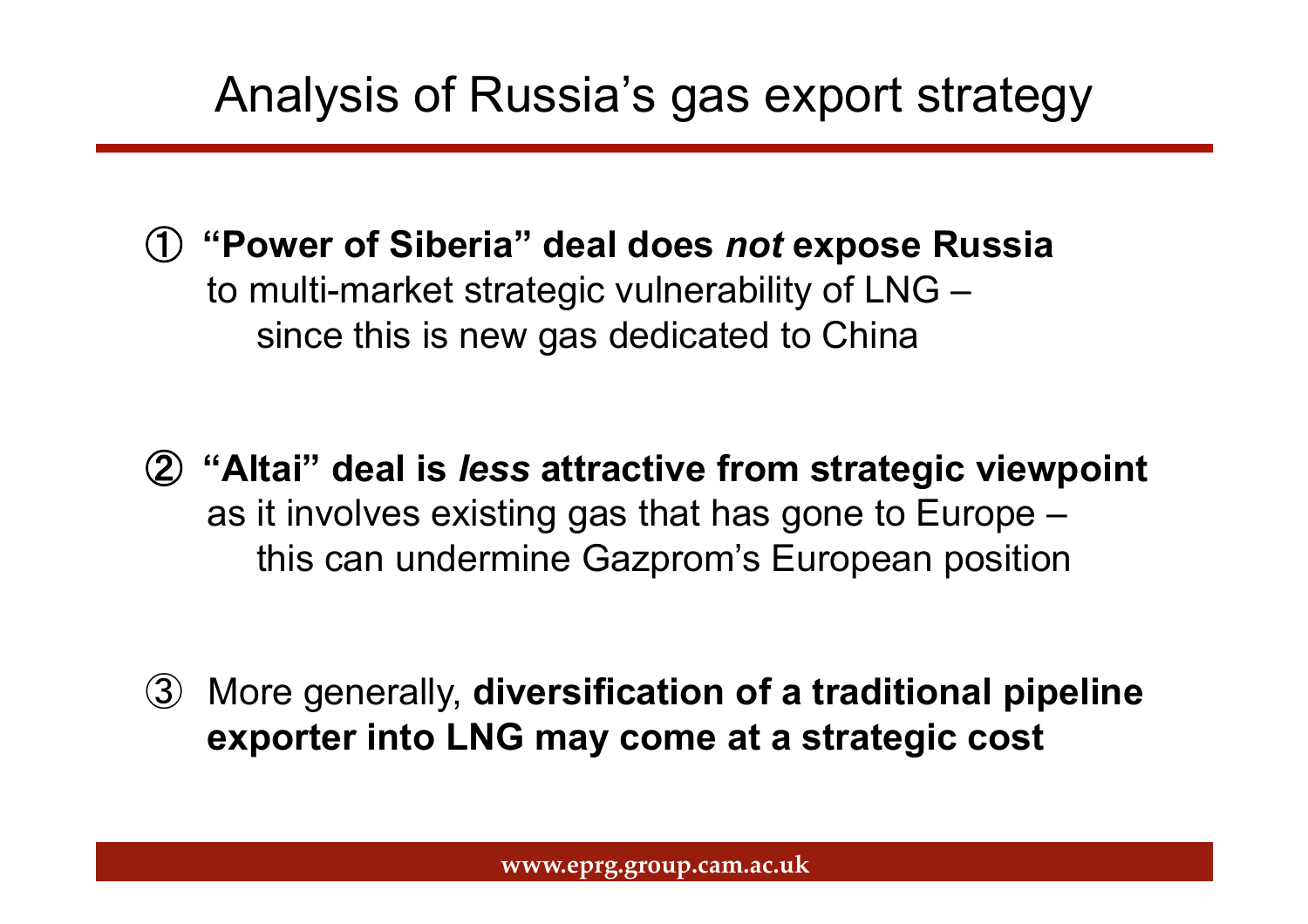## Other issues & model extensions

Role of **uncertainty** over market conditions

**Non-profit objectives** & state ownership

**Empirical work** on international gas markets

Any **other ideas**… ?